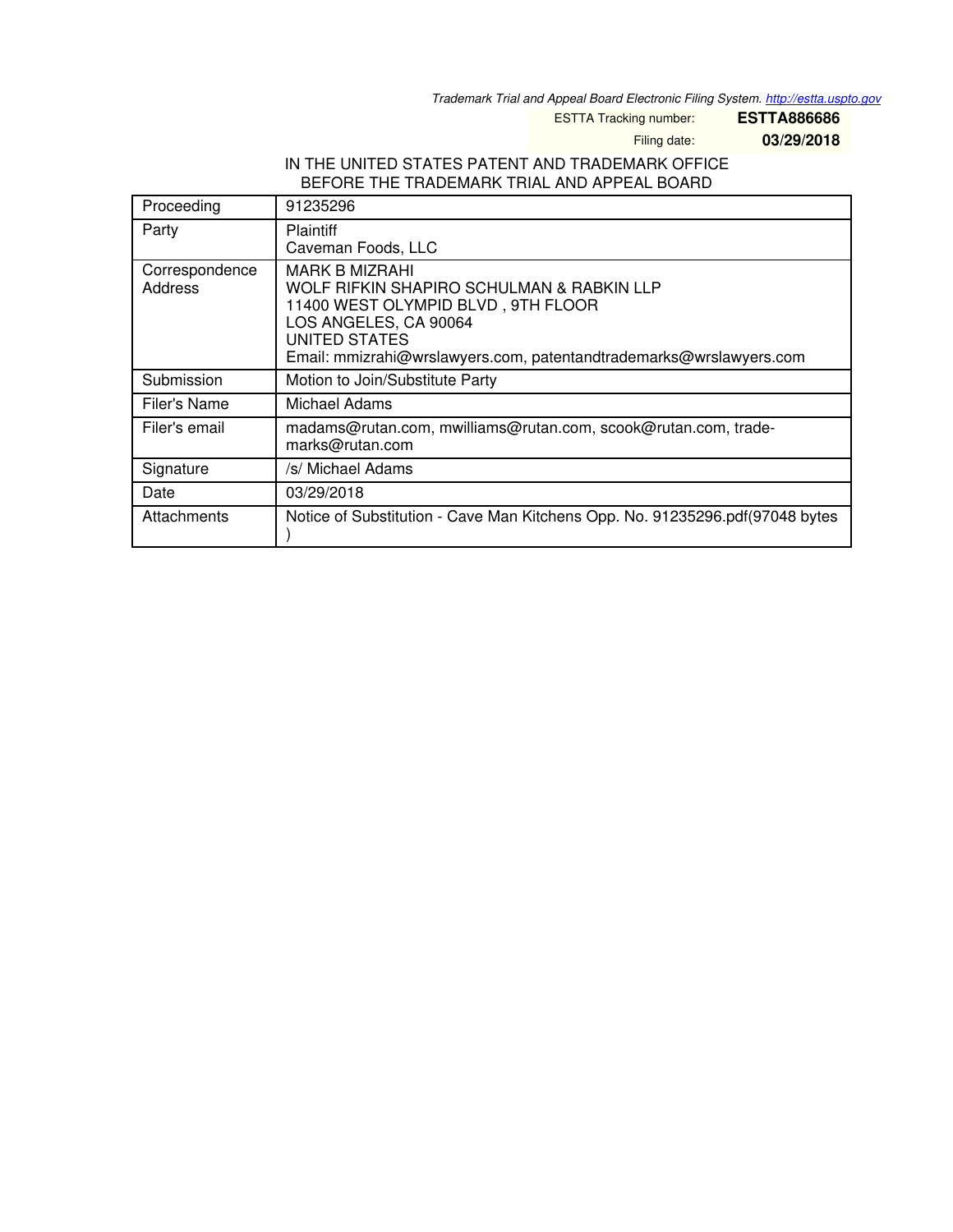### IN THE UNITED STATES PATENT AND TRADEMARK OFFICE BEFORE THE TRADEMARK TRIAL AND APPEAL BOARD

Caveman Foods, LLC,

Opposer,

v.

Cave Man Kitchens Inc.,

Applicant.

Opposition No.: 91235296

Application Serial No.: 86955705 Trademark: CAVEMAN KITCHEN

Application Serial No.: 86966805 Trademark: CAVEMAN

# **OPPOSER'S NOTICE OF SUBSTITUTION OF COUNSEL**

PLEASE TAKE NOTICE that the law firm of Rutan & Tucker, LLP, 611 Anton Boulevard, Suite 1400, Costa Mesa, California 92626, is hereby substituted as attorneys for Opposer, Caveman Foods, LLC, in the above-captioned matter, instead of Wolf, Rifkin, Shapiro, Schulman & Rabkin, LLP, 11400 W. Olympic Blvd. 9th Floor Los Angeles, California 90064.

Respectfully submitted,

Dated: March 29, 2018 **By:** */s/ Michael D. Adams* 

Michael D. Adams Meredith L. Williams Rutan & Tucker, LLP 611 Anton Boulevard, Suite 1400 Costa Mesa, California 92626 Telephone: (714) 641-5100 madams@rutan.com mwilliams@rutan.com trademarks@rutan.com scook@rutan.com

Attorneys for Opposer Caveman Foods, LLC